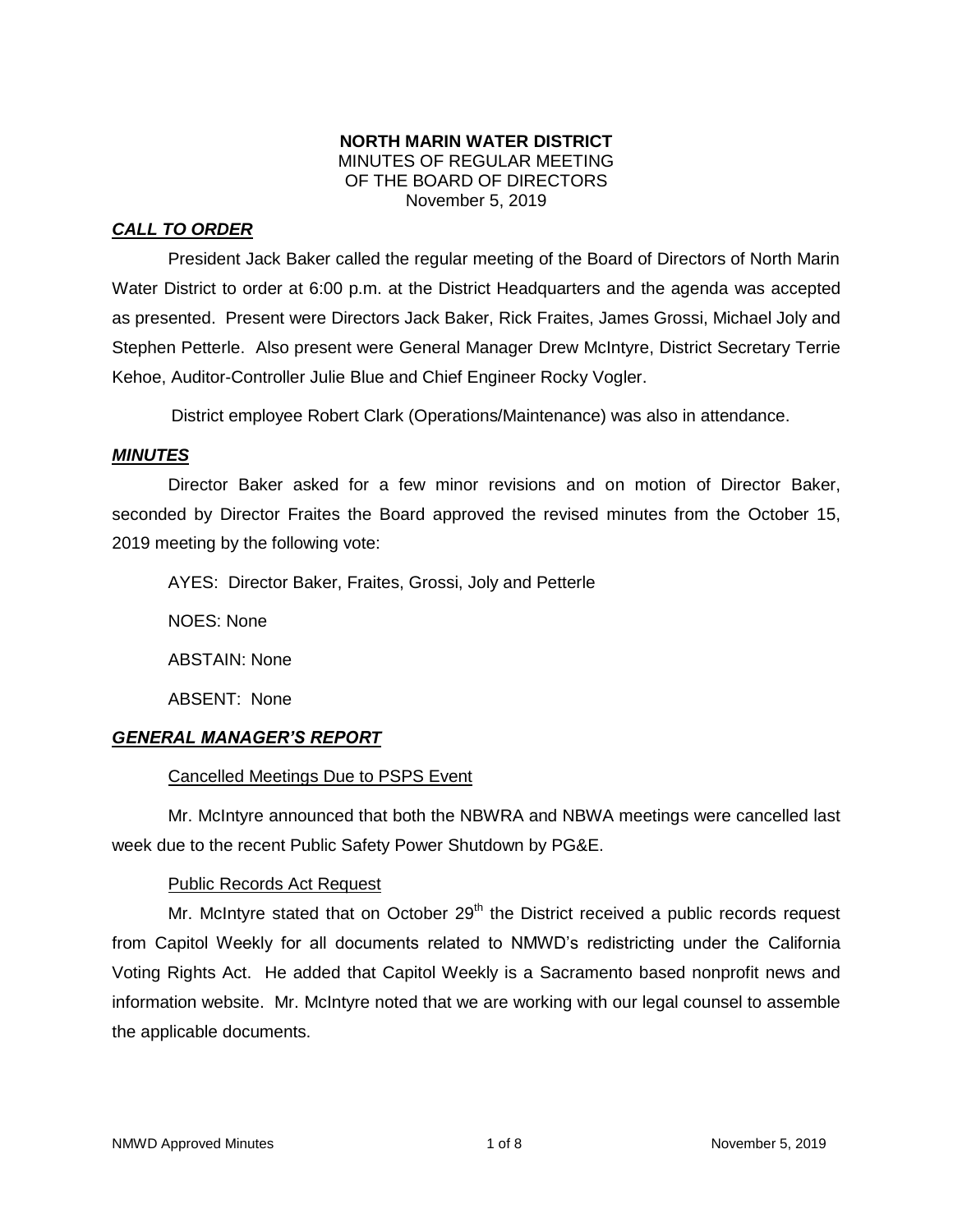Director Joly asked if Mr. McIntyre knew why Capitol Weekly chose to request our records. Director Petterle also was interested to know why they picked us. Mr. McIntyre replied that he assumes many public agencies received the same request.

#### Flood Control Zone 1

Mr. McIntyre announced he and Director Grossi will attend a special Flood Control Zone 1 Advisory Board meeting on November  $6<sup>th</sup>$  at 6:30 p.m.

#### Office Renovation

Mr. McIntyre reported that on November  $7<sup>th</sup>$  he and Mr. Clark will have a progress meeting with our architects, Noll and Tam and Chris DeGabriele regarding the office renovation project. He added that Noll and Tam is close to submitting a Master Plan report to the Board for review.

#### *OPEN TIME*

President Baker asked if anyone in the audience wished to bring up an item not on the agenda and there was no response. Director Petterle commented that this is a good sign; because that means we did a good job with handling the recent Public Safety Power Shutdown event.

#### *STAFF/DIRECTORS REPORTS*

President Baker asked if staff or Directors wished to bring up an item not on the agenda and the following items were discussed:

Ms. Blue announced that our internal recruitment for filling the Accounting Supervisor position was successful with the selection of Nancy Holton. She added that the HR/Safety Manager recruitment continues and the posting closes November 18. Ms. Blue stated that the job is posted on Neogov, Craigslist, the HR Special District Group and our HR legal counsel also assisted by posting it on LinkedIn.

The Board expressed their appreciation to all District staff for a job well done during the PSPS shut down event. They added that all the comments they received from the public were positive. Director Joly thanked Mr. McIntyre for all the PSPS updates and the staff for standing watch so proudly. He added it was an honor to see a small utility such as ours stand tall and deliver our product even when PG&E faltered. Mr. McIntyre responded that it was not an easy task and required a districtwide effort. Director Joly stated he was out of power for 72 hours in the San Marin area and can't imagine what it would have been like if they were out of water as well. Director Petterle stated it was good to be able to tell people they did not have to worry about water. Director Grossi added everything went smoothly, he only heard good things and we didn't have any problems due to the efforts of staff.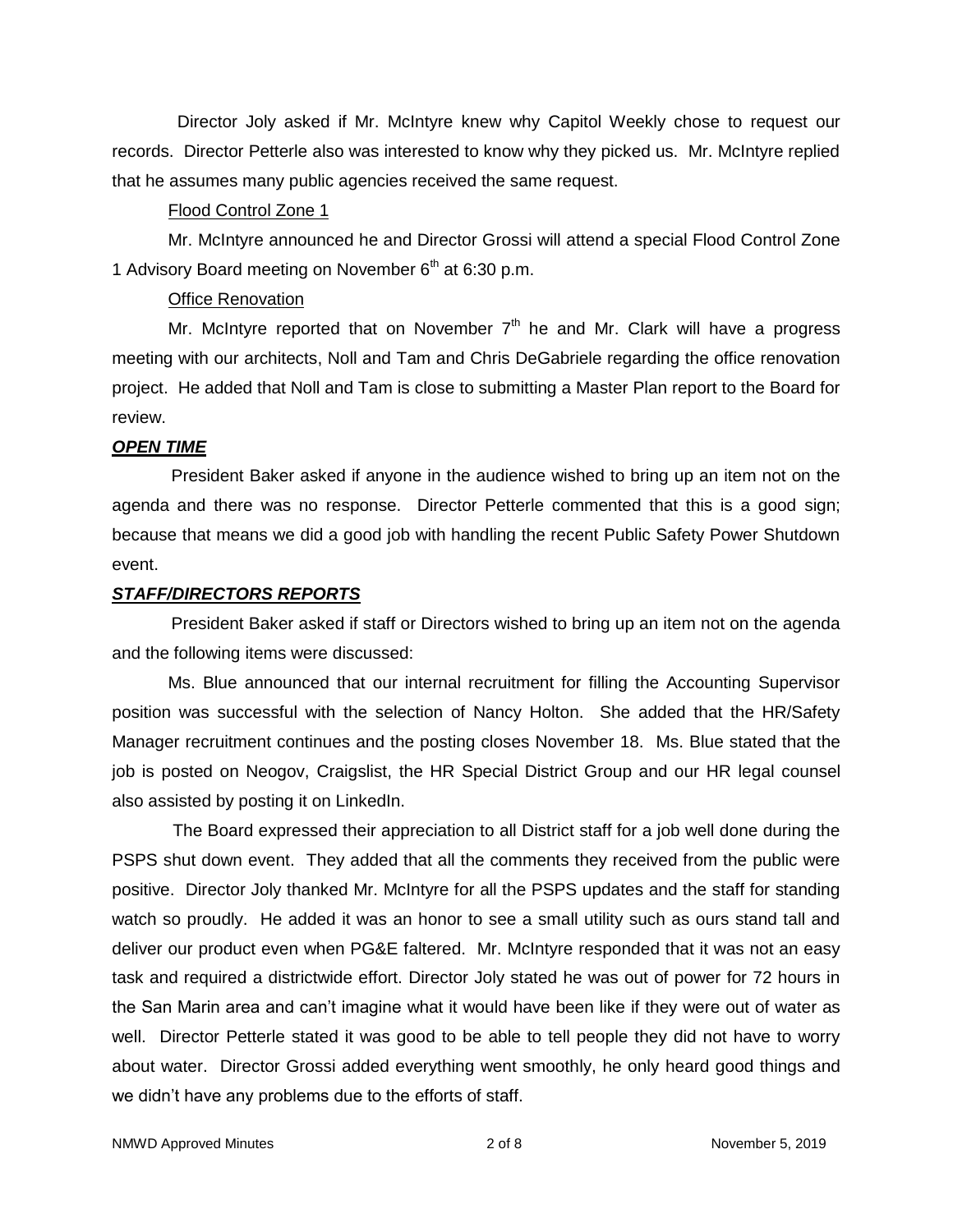Director Fraites commented on the newsletter noting there is a blank space on the address section and it unfolds awkwardly. He added there should be something eye catching on the front to entice the customer to open it. Mr. McIntyre replied he appreciated the input.

### *QUARTERLY FINANCIAL STATEMENT*

Ms. Blue presented the Quarterly Financial Statement for Fiscal Year 2019-20. She reviewed the Novato, West Marin, Oceana Marin, and Recycled Water budgets summarizing net income and expenses. She noted for the first quarter, the District generated a net income of \$1.4M and noted the ratio of total cash to budgeted annual operating expense stood at 114%.

Director Joly asked about the Stafford Treatment Plant low cost of production. Ms. Blue responded that the Treatment Plant is in full production mode right now and production costs do not reflect ongoing fixed costs during the winter season plant shutdown. She added that as time goes on overall Treatment Plant production costs will better reflect annual operating costs.

## *ACTION ITEMS*

## *OPERATOR-IN-CHARGE SIDE LETTER WITH EMPLOYEE ASSOCIATION*.

Ms. Blue explained that in order to comply with the state of California; the District's Oceana Marin Sewer System must have an Operator-in-Charge (OIC) on record with the State Water Resource Control Board. This agreement provides extra duty pay for the individual who performs the additional OIC duties.

On the motion of Director Petterle, and seconded by Director Joly the Board approved the Operator-in-Charge Side Letter Agreement with the Employee Association by the following vote:

AYES: Director Baker, Fraites, Grossi, Joly and Petterle NOES: None ABSTAIN: None

*FLOATING HOLIDAY SIDE LETTER WITH EMPLOYEE ASSOCIATION*.

Ms. Blue explained under the current MOU, floating holiday accrual has caused some operational impacts to various departments. The new agreement divides the distribution of the four floating holidays to one day per quarter and allows full-time employees to accrue up to 40 hours of floating holiday leave.

Director Baker asked if this affected the Treatment Plant Operators more than our Construction crew. Ms. Blue responded that it affects all our employees and noted that the new

ABSENT: None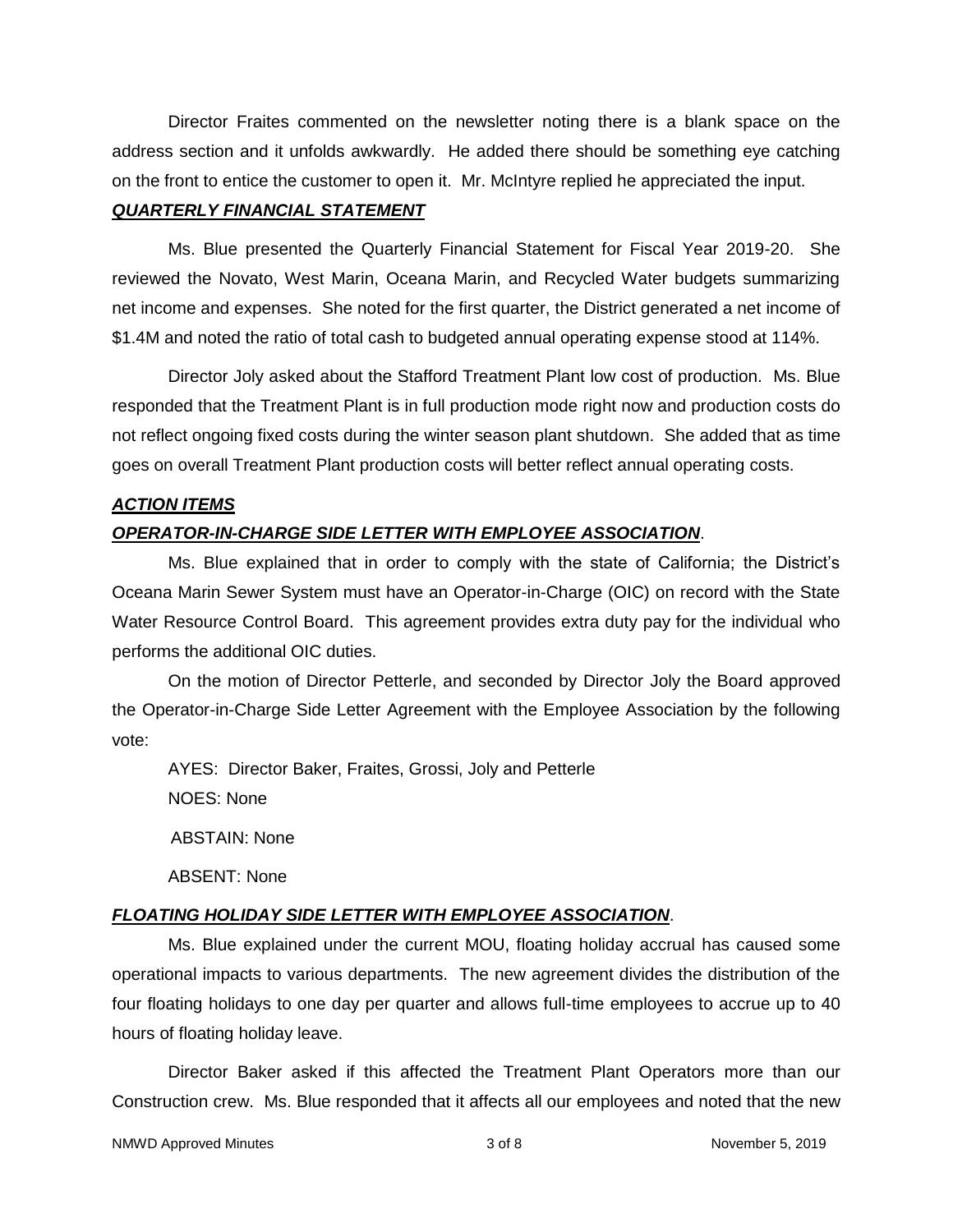policy will help the District to balance the days off more efficiently. Director Grossi asked if there was any discussion with the Employee Association (EA). Ms. Blue replied that both side letter agreements were reviewed and approved by the Employee Association

On the motion of Director Petterle, and seconded by Director Joly the Board approved the Floating Holiday Side Letter Agreement with the Employee Association by the following vote:

AYES: Director Baker, Fraites, Grossi, Joly and Petterle NOES: None ABSTAIN: None

ABSENT: None

# *KENNEDY/JENKS CONSULTANTS – CONSULTING ENGINEERING SERVICES AGREEMENT (CREST PUMP STATION)*

Mr. Vogler stated that Kennedy/Jenks' (K/J) scope of work is to review the District's preliminary plans and specifications and complete the design to prepare a final set of bid documents. Director Grossi asked what the cost of the project will be. Mr. Vogler replied around \$650,000. Director Fraites asked if there is an illustration drawing depicting the architectural style of the building. Mr. Vogler responded that he already conducted a community workshop in the Bahia neighborhood to review the design. Director Fraites asked if we would rename the pump station to Bahia Drive. Mr. Vogler replied that this pump station feeds Crest Tank so we will carry that name forward. Director Fraites commented that there are no other structures in the vicinity and he wants to be sure the pump station building fits in. Mr. Vogler responded that we will be putting in low water use landscaping in front of the structure, however we do have space limitations since it is a small parcel size. Director Petterle commented that we have a history of having nice looking pump stations and we must live up to our image. Director Joly asked how many pump stations we have in our District. Mr. Clark responded Novato has 26. Director Joly asked how many services does Crest Pump Station supply. Mr. Clark responded approximately 1,000.

On the motion of Director Joly, and seconded by Director Fraites the Board authorized the General Manager to execute the Consulting Engineering Services Agreement for Crest Pump Station with Kennedy/Jenks Consultants by the following vote:

AYES: Director Baker, Fraites, Grossi, Joly and Petterle NOES: None ABSTAIN: None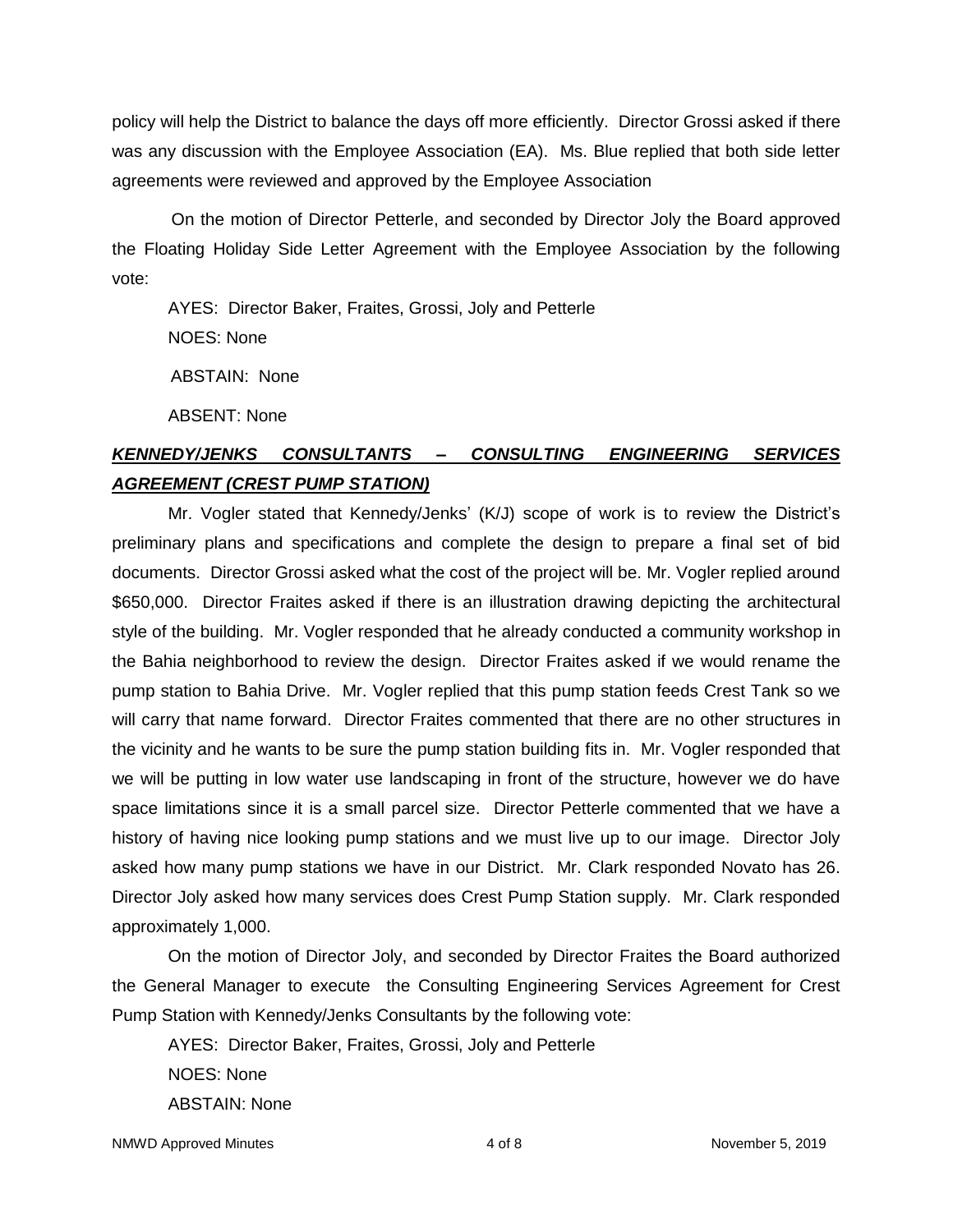#### ABSENT: None

#### *PLUM STREET TANK PROPERTY EXCHANGE – GRAND DEED*

Mr. Vogler informed the Board that in order to complete the transfer of District property to 15 Zandra Place, the Board must approve a Resolution authorizing the execution of a grant deed conveying 180 square feet of District property to the new owner.

Director Baker asked if this was a lot line adjustment. Mr. Vogler concurred and stated that Dale White had worked on it. Director Baker commented that he respected Mr. White's judgement as he has been around for a long time always doing excellent work. Director Grossi noted there was not an easement noted on the document, and asked where the easement was. Mr. Vogler stated he will do further research and get back to the Board. Director Grossi said there was no need to bring it back, just check it out.

On the motion of Director Joly, and seconded by Director Grossi the Board approved the Plum Street Tank Property Exchange – Grant Deed by the following vote:

AYES: Director Baker, Fraites, Grossi, Joly and Petterle

NOES: None ABSTAIN: None

ABSENT: None

# *OLD RANCH ROAD TANK NO. 2 – REQUEST FOR AUTHORIZATION TO CONDUCT CEQA PUBLIC REVIEW*

Mr. Vogler requested authorization from the Board to initiate the CEQA 30-Day Public Review Period for the project and to schedule a public hearing for the January 7, 2020 Board meeting. He added that even though it is not required, letters will go out to the owners to let them know about a scoping meeting so they have an opportunity to learn more about the project and provide comment.

Director Joly asked when the District will send out the notices. Mr. Vogler replied once he receives authorization to do so. Director Joly asked if the comments were due by December 15<sup>th</sup>. Mr. Vogler confirmed and stated that he will work with the consultant in responding to comments. Director Fraites asked how we currently get to the tank, if there is an existing road. Mr. Vogler responded that there is a paved road that goes to the last house on the street, then adjacent to it is a dirt driveway that leads up to the tank. Director Fraites commented that he noticed we will be taking out 71 trees and 62 of those are Oaks, and asked if there was any other way to access the new tank. Mr. Vogler stated that this was the only way to provide a suitable access road that wasn't too steep and problematic. He added that they tried to minimalize impacts to the tree canopy and most of the trees to be removed are small in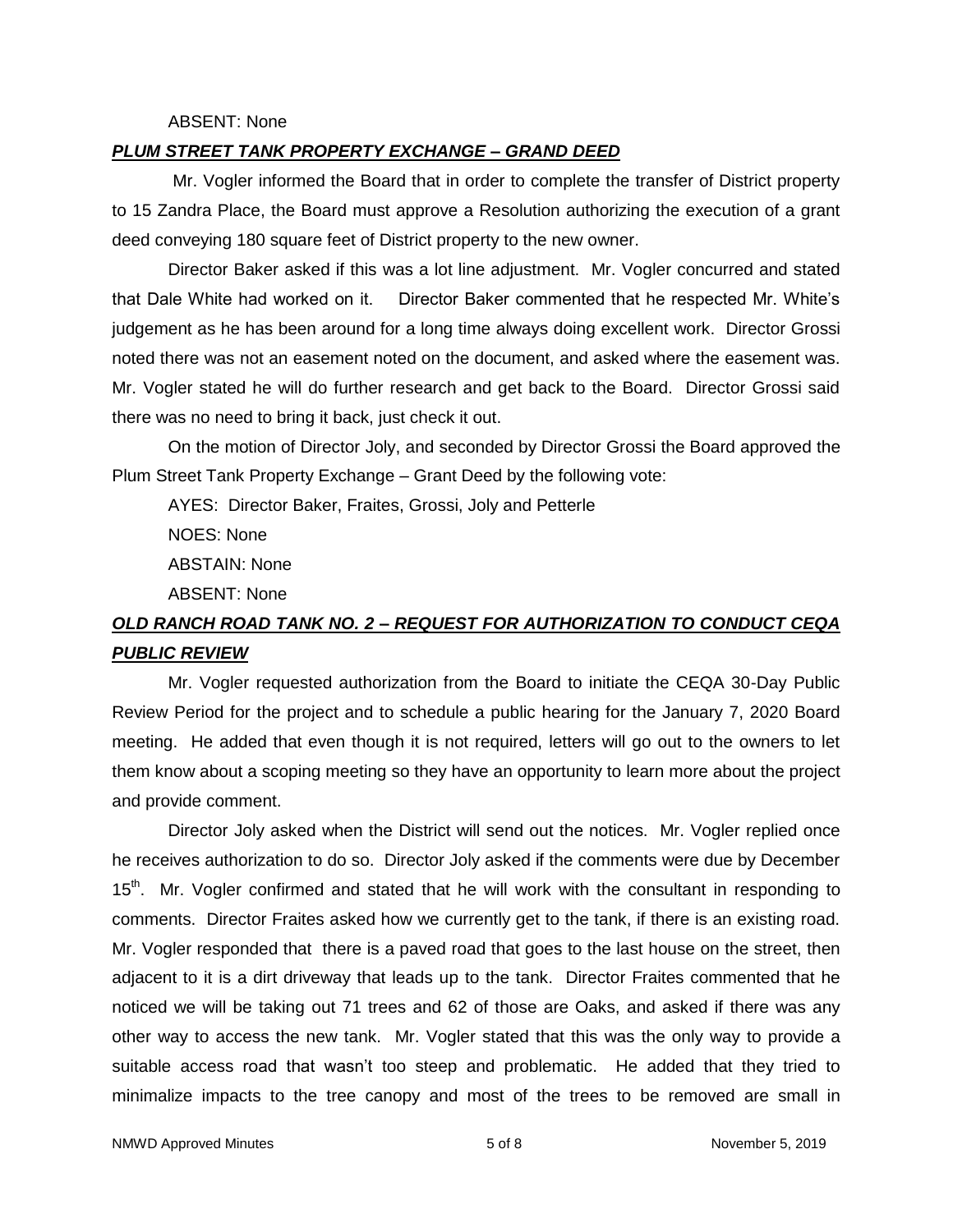diameter and not heritage trees. Mr. McIntyre added that the existing access is poor and this new access road alignment will help address problematic site access issues, especially during inclement weather. Director Baker noted that Wild Horse Tank is also very difficult to access. Director Grossi asked what zone this tank is located in. Mr. Vogler replied, Zone 3. Director Fraites asked if the road will be paved with asphalt or concrete. Mr. Vogler replied asphalt. Director Petterle asked if it will be visible. Mr. Vogler responded that with the heavy tree canopy and limited elevation change it will be difficult to see from afar.

On the motion of Director Petterle, and seconded by Director Fraites the Board approved initiation of the Old Ranch Road Tank No. 2 CEQA 30-Day Public Review Period and scheduling of a public hearing for the January 7, 2020 Board meeting by the following vote:

AYES: Director Baker, Fraites, Grossi, Joly and Petterle

NOES: None

ABSTAIN: None

ABSENT: None

## *INFORMATION ITEMS*

### *PG&E OCTOBER 26-30, 2019 PUBLIC SAFETY SHUTDOWN RESPONSE (PSPS) UPDATE*

Mr. Clark updated the Board on the recent Public Safety Power Shutdown event. He reported that overall this was a valuable exercise for demonstrating staff's ability to work together to meet the District's mission to provide reliable water and sewer service to our customers. He noted that District staff provided an outstanding response to an unprecedented event in the history of the District. Mr. Clark added that the lessons learned will be used to improve our response for the next significant power outage or emergency event. Mr. Clark also noted that during this event Comcast internet service was down, and we had limited service from the District Verizon cell phones; noting he had heard AT&T was having the same issue. He added that during the outage we were maintaining around the clock staffing using three 8 hour shifts to make sure we maintained uninterrupted service to our customers.

Director Baker asked what would have happened if there was a local fire. Mr. Clark replied that the tanks were all at or above 80% capacity the whole time. Director Grossi asked what the impact was on the internet. Mr. Clark replied that we were unable to receive emails, and we were limited in sending out information to the outside and staff. Director Grossi stated he has point to point internet and he received uninterrupted service. Director Grossi stated that he will give Mr. Clark the information for the carrier he uses and added they are expanding their service territory.

Director Joly asked if our AMI system was down. Mr. Clark confirmed, adding we are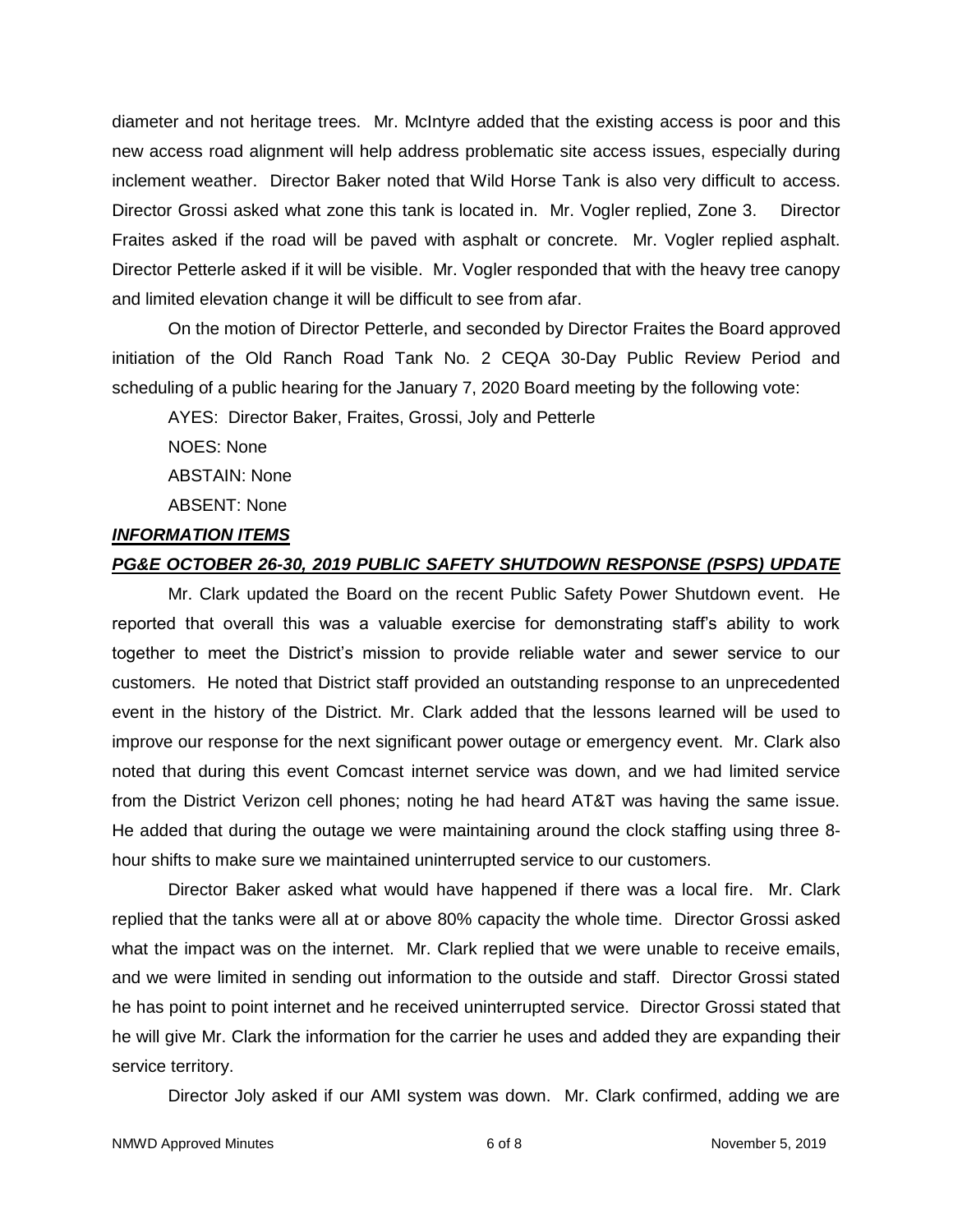still evaluating if any data was lost. Director Joly stated that if water use was down to 3.5 million gallons per day, and winter use is at 5 million, what would normal use be this time of year. Mr. Clark replied from 9 to 10 million gallons per day. Director Grossi asked if we thanked our customers for curtailing use. Mr. McIntyre confirmed stating that we posted thank you messages on our website and social media. Director Joly asked if we received any feedback on what we could do better. Mr. McIntyre stated that all the feedback was positive. Mr. Clark also thanked the Board for approving purchase and rental of extra generators and fuel storage tanks, stating we did not interrupt service to our customers at any time. Director Joly asked if 72 hours is considered a medium sized shutdown. Mr. Clark replied that PG&E said they we could lose power from two to seven days. Director Joly asked what an additional five days off would look like. Mr. Clark responded that we should be able to keep up but it would be more disruptive to staff operations. Mr. McIntyre also addressed Director Joly's question about the extension of the event noting that another concern would be fuel. He added that the City of Santa Rosa reporting having a harder time getting fuel to fill up their generators. Mr. McIntyre said to Mr. Clark's credit, we rented additional fuel tanks which gave us more control over the situation.

Director Baker stated that this topic was also discussed at the October 7th WAC meeting in Santa Rosa where many of the attendees spoke about how things went during the PSPS event and what they would do differently next time. He added fuel did come up as an issue, and stated that the needs of Cal Fire trumped the needs of the local agencies. Director Petterle stated his power was back on Monday night and Director Joly stated power in San Marin was back on around 4:00 p.m. on Tuesday. Mr. McIntyre commented that Oceana Marin power did not come back on until Thursday, October 31st at 6:00 p.m. He added that this event essentially impacted the entire staff, and everyone stepped up to ensure our customers had uninterrupted service. Mr. McIntyre stated that he appreciated all staff's efforts during this event and thanked Mr. Clark for taking the lead in preparing for this event. Director Petterle agreed wholeheartedly, and noted we need to keep in mind that an earthquake will be very different. Mr. Clark added that we need to continue to train staff to be responders. Director Joly stated that we haven't experienced a significant earthquake since 1989 and voiced his concern regarding a future event involving the Roger's Creek Fault. Director Grossi added that the San Andreas Fault still remains a big concern.

## *MISCELLANEOUS*

The Board received the following miscellaneous items: Disbursements – Dated October 17, 2019, Disbursements – Dated October 24, 2019, Disbursements – Dated October 31, 2019, Comment Letter - Development of Water Loss Performance Standards and FY20 1st Quarter